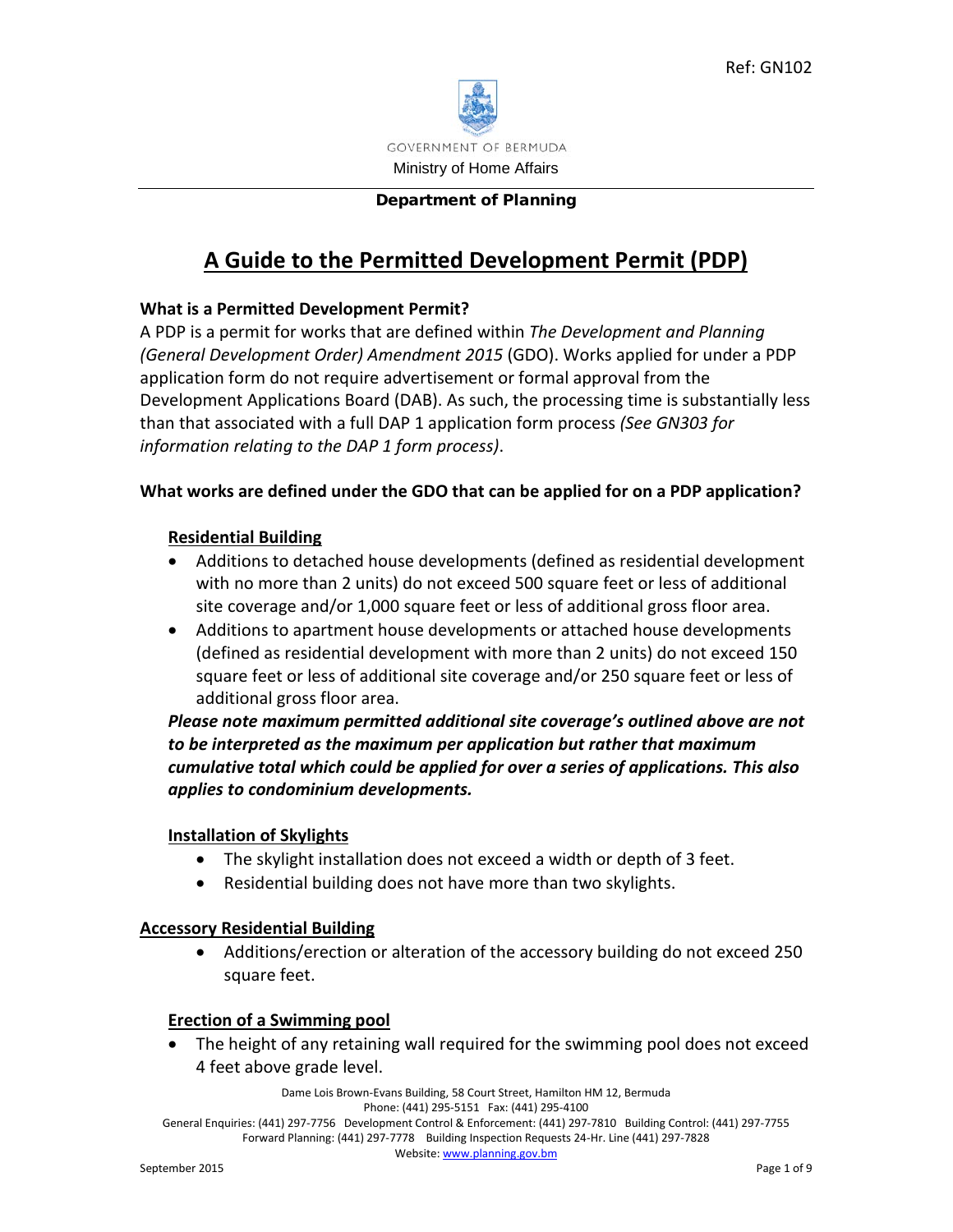

#### **Hard Surfacing, Pergolas and Barbecues**

- The construction of hard surfacing for driveways, parking areas, walkways, patios, etc., and the erection or construction of pergolas and barbecues within the curtilage of a residential building.
- Any excavation or fill required does not exceed four feet in depth.
- The height of the hard surfacing does not exceed 30 inches above grade.

# **Non Residential Buildings**

• Additions to the existing buildings totaling 500 square feet or less of additional site coverage and/or 1,000 square feet or less of additional gross floor area.

*Please note maximum permitted additional site coverage's outlined above are not to be interpreted as the maximum per application but rather that maximum cumulative total which could be applied for over a series of applications.*

#### **Repair of Damaged Buildings, Works and Plant**

• Repairs, restoration and replacement works associated with development which has suffered damage; providing that at least 60% of the development still remains and that the replacement works do not exceed that of the original. *Please note a letter from a structural engineer may be required confirming structural integrity of the remaining 40%.*

#### **Excavation Works or Deposit of fill**

- Rock cuts/excavation 4 feet or less in depth. The depth of excavation or cut must not be greater than the distance from the lot line. *Please note that cess pits and water tanks, which require more than 4 feet of excavation, can be signed off providing they do not encroach into any setbacks.*
- The deposition of fill 4 feet or less in height. The height must not be greater than the distance from the lot line.

# **Maintenance and Building repair**

• The maintenance and repair of a building which includes roofs, doors and windows of any building provided the works do not materially change the external appearance of the building.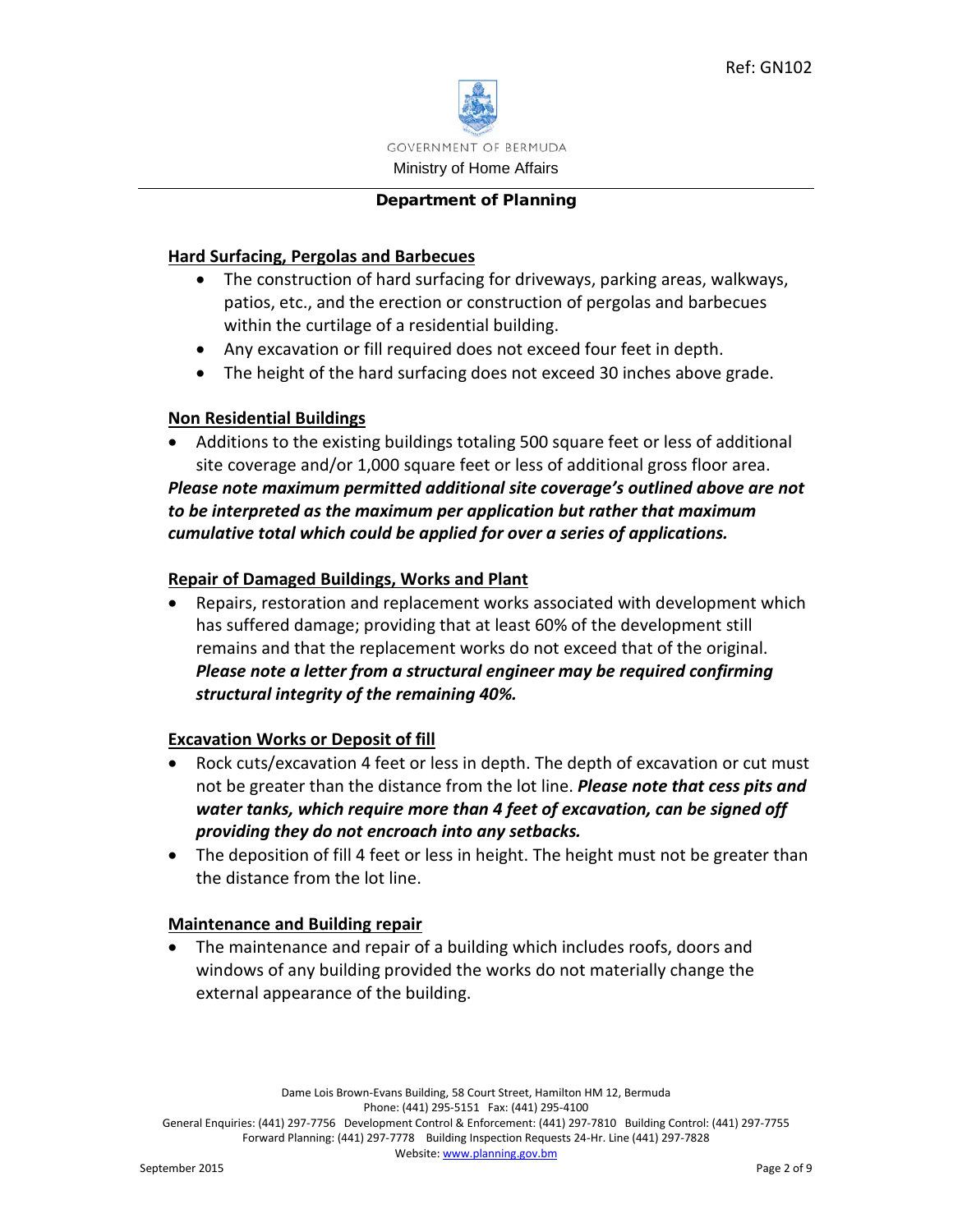

#### **Erection of Gates, Fences, Walls and Signs**

- Gates, fences, walls or signs do not exceed four feet in height when measured from the lowest adjacent grade. Walls must be made of Bermuda stone or concrete block rendered, plastered and painted.
- Retaining walls shall not exceed four feet from the lowest adjacent grade and the height of the guard rail mounted atop of the wall does not exceed three feet.

#### **Satellite Receiving Dishes and Antennae**

- The installation, alteration, or replacement of a satellite receiving dish or alteration or replacement of an antenna, on a building or within the curtilage of a building.
- Satellite receiving dish is permitted; providing it does not exceed 48 inches in diameter or extend above the eaves of any building.
- In the case of a replacement satellite receiving dish or antenna, it must be installed in the same location as the one being replaced.

#### **Erection of a Flagpole**

• The erection of a flagpole on a building or within the curtilage of a building provided the height does not exceed 30 feet above grade.

#### **Installation of Solar Energy Collection Systems**

- Solar energy collection systems installation on a building or within the curtilage of a building does not exceed 1,000 square feet.
- Solar energy collection systems do not project higher than 48 inches above the surface of the flat roof.
- Solar energy collection systems when mounted do not impede or prevent collecting potable water from the roof surface.
- Solar energy collection systems ground mounted must be 48 inches or less in height and not within a setback.

# **General Requirements for all Development applied for under a PDP**

- All development should comply with the Bermuda Plan 2008 Planning Statement (setbacks, site coverage etc.) and must not require the Board's discretion.
- All development must be similar to the principle building with regards to architectural style and exterior building materials.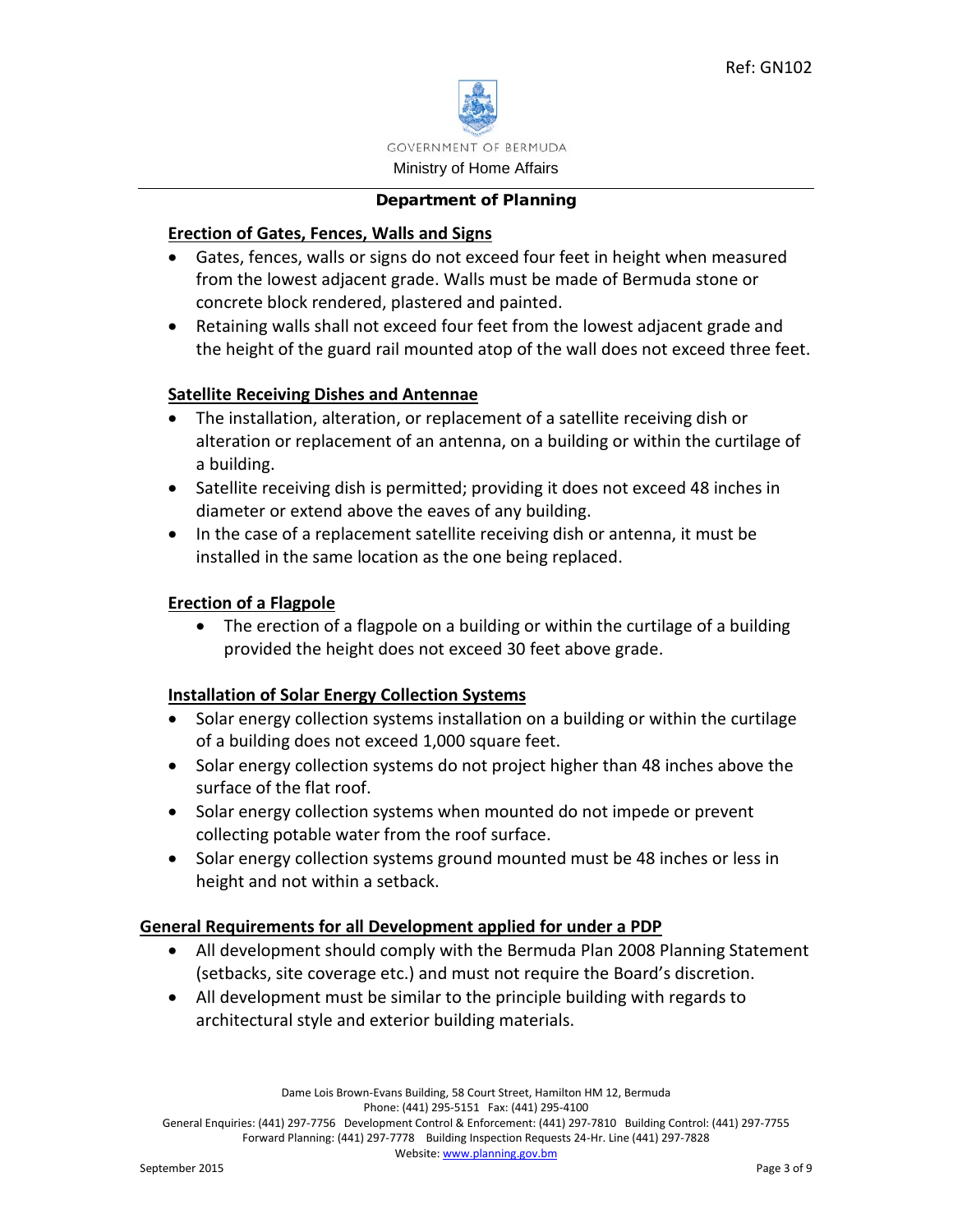

- Where no setback is specified under The Bermuda Plan 2008 Planning Statement the development should not encroach beyond the existing building line at the front of the original building.
- No development shall obstruct sight lines at an entrance onto a private or public road.
- No development shall result in a reduction in space (to less than the minimum required) allocated for private outdoor space, communal open space and/or parking, turning or circulation of vehicles.
- The maximum height of all additions must not exceed neither that of the original building nor, in the case of residential development, exceed 2 storeys in height.
- The height of any residential accessory building must not exceed 12 feet from grade to eave.
- Development which results in changes to elevations associated with buildings within the City of Hamilton must first be stamped by the Corporation of Hamilton.
- Those works associated with listed buildings permitted under the *(General Development Order)*, approval is required from the Historic Buildings Advisory Committee (HBAC) in addition to, the Corporation of St. George's and the Preservation Authority, if necessary.
- Relocation, upgrading and/or replacement of existing BELCO meters is permitted.
- Rebuilding of cesspits can be applied for provided the Department of Health stamps the drawings.

# **What forms of development cannot be processed under the PDP process and will require the submission of a full DAP 1 form (***see GN303***)?**

- Swimming pools, outdoor hot tubs and Jacuzzis when associated works exceed four feet in height above grade.
- Changes of use with no physical alterations to the structure proposed *(see The Development and Planning (Use Classes) Order 1975 for a breakdown of the use classes*).
- An accessory building associated with non residential forms of development.
- Any works associated with a listed building other than those defined under the *(General Development Order) Amendment 2015*.
- Development on sites within a Conservation Base Zone, Conservation Area or Protection Area zone (Nature Reserve, Park, Coastal Reserve, Open Space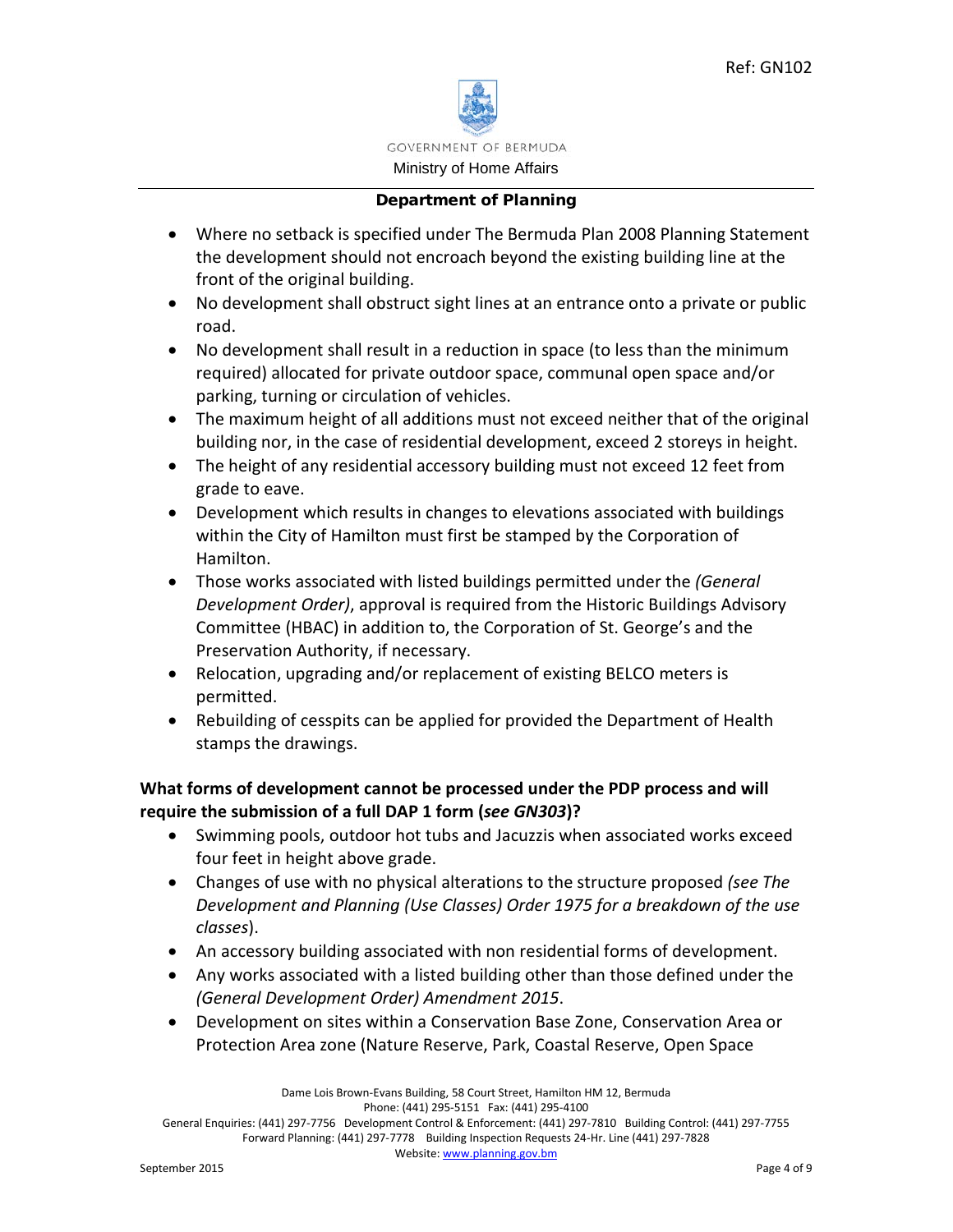

Reserve, Recreation, Woodland Reserve, Agricultural Reserve, Historic Protection Area, Caves)

- Development on sites which are subject to a Section 34 Agreement.
- Development of ruinous structures which are defined as any building, fencing, erection or other structure which is ruinous to such an extent that it is no longer capable of serving effectually its original purpose; or which is in ruins.
- Additional BELCO meters
- Development applications that have valid planning permission (which have not yet lapsed), a valid Building Permit (which is active and where works have commenced and are not yet completed).
- Existing, unauthorized development or changes of uses.
- Erection of prefabricated sheds.
- Widening or changes to existing accesses onto public or private estate roadways.

# **What forms of development can be applied for directly through a Residential or Commercial Building Permit application?**

- Re-plumbing and re-wiring works to buildings providing no additional units and/or uses are proposed. If such works were done without the benefit of building permit approval a retroactive building permit fee will be applied.
- Internal renovations to buildings, excluding listed buildings, providing works will not result in changes to any elevations and/or no new uses or additional units are proposed. If such works were done without the benefit of building permit approval a retroactive building permit fee will be applied.
- Demolition of existing buildings which are within 25 feet of a public road.

# **How do I apply for and what do I need to submit a Permitted Development Permit?**

PDP application packages are accepted Monday to Friday, during normal business hours however, they will only be assessed by the technical officer on Wednesday mornings and as such any received at 12:00 pm on Tuesdays will be held over until the following week for assessment. It will typically take 3 working days to process. If, the Bermuda Fire and Rescue Service and/or Department of Health (for those projects involving the refurbishment of a license food premises) needs to review the proposal, it is your responsibility to get the application "signed off" by them before the application is submitted to the Department of Planning.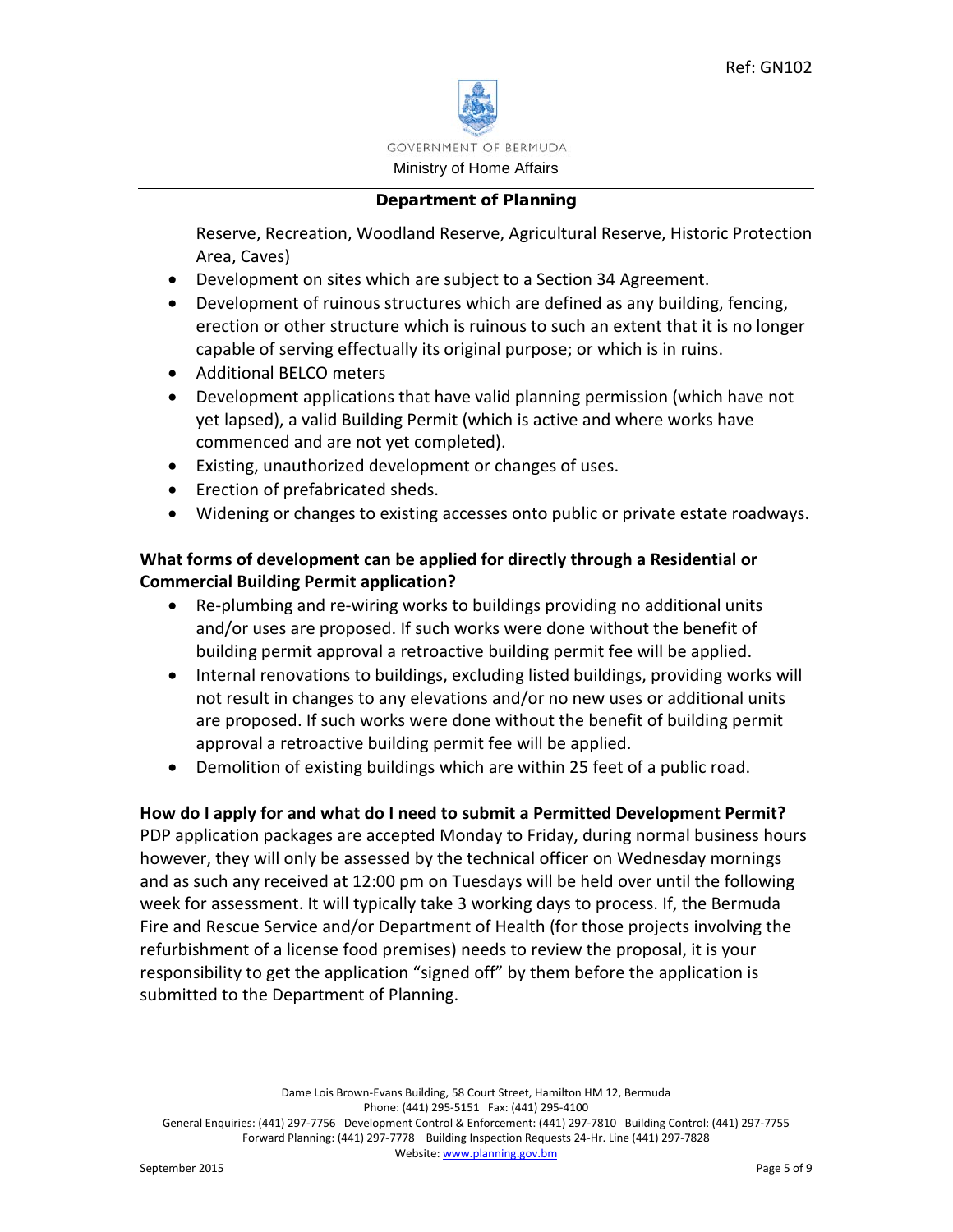

You will need to submit the following:

- A completed Permitted Development Permit application form
- A location plan
- A site plan, preferably based on a survey, detailing all existing and proposed development
- Existing and proposed floor plans
- Existing and proposed elevations
- Existing site photos

NB: Other information may be requested at the discretion of the technical officer.

#### **Who is qualified to prepare plans?**

We strongly recommend that you hire a qualified professional such as a registered architect to prepare your plans. Your architect can also act as your agent/representative as it relates to the application. Application packages will be vetted upon submission to ensure completion. Incomplete packages will be returned to the agents detailing required information. Only completed application packages will be signed off.

# **What does the application process entail?**

Application packages are accepted by the Development Applications Service Office (DASO). The applications are then vetted by a Development Management planning officer, the Plans Examiner and Environmental Health officer. If necessary, they will request additional information from the agent/applicant in order to assess the PDP. Provided all works being applied for can be assessed under the PDP process, the Development Management planning officer will authorize the PDP to be approved in conjunction with, the Plans Examiner of the Building Control Section and the Environmental Health officer from the Department of Health for building and health code compliance respectively. The Building Control section will then issued the permit which is signed by the Development Management planning officer and the Plans Examiner for the Senior Building Control Officer on behalf of the Director of Planning. PDP approval lasts for 5 years from the date of permit issuance.

Dame Lois Brown-Evans Building, 58 Court Street, Hamilton HM 12, Bermuda Phone: (441) 295-5151 Fax: (441) 295-4100 General Enquiries: (441) 297-7756 Development Control & Enforcement: (441) 297-7810 Building Control: (441) 297-7755 Forward Planning: (441) 297-7778 Building Inspection Requests 24-Hr. Line (441) 297-7828 Website[: www.planning.gov.bm](http://www.planning.gov.bm/)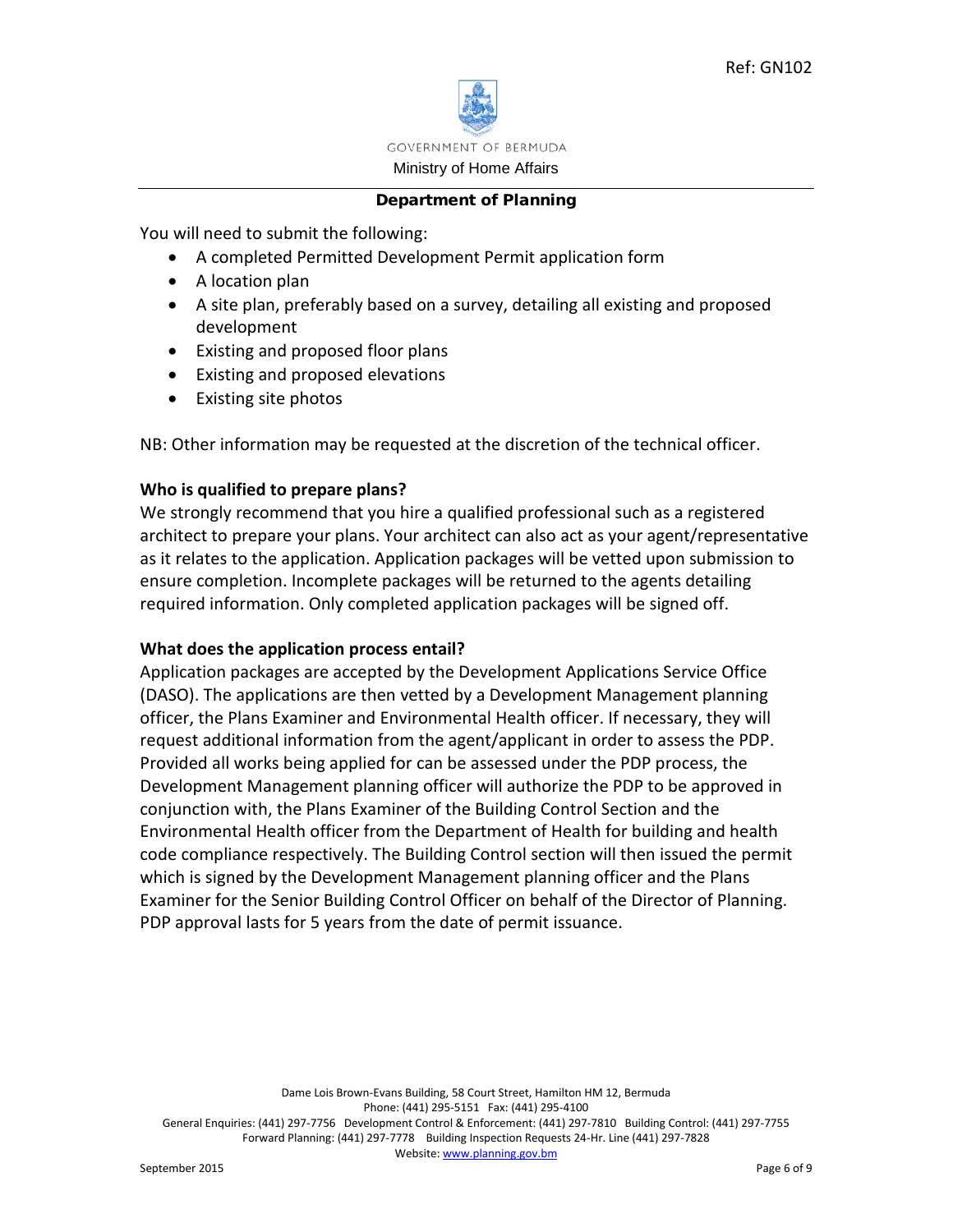

Dame Lois Brown-Evans Building, 58 Court Street, Hamilton HM 12, Bermuda Phone: (441) 295-5151 Fax: (441) 295-4100 General Enquiries: (441) 297-7756 Development Control & Enforcement: (441) 297-7810 Building Control: (441) 297-7755 Forward Planning: (441) 297-7778 Building Inspection Requests 24-Hr. Line (441) 297-7828 Website[: www.planning.gov.bm](http://www.planning.gov.bm/)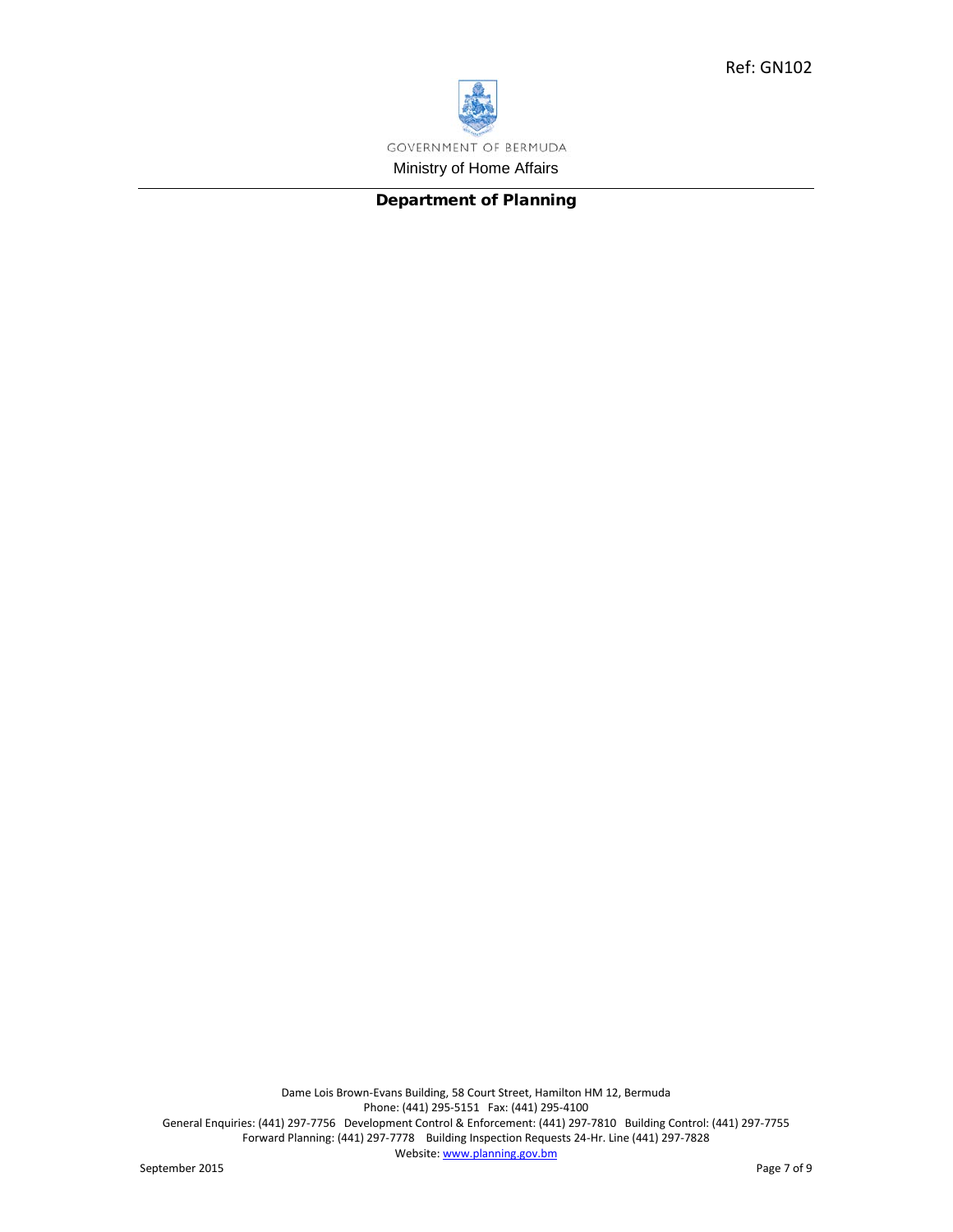

Dame Lois Brown-Evans Building, 58 Court Street, Hamilton HM 12, Bermuda Phone: (441) 295-5151 Fax: (441) 295-4100 General Enquiries: (441) 297-7756 Development Control & Enforcement: (441) 297-7810 Building Control: (441) 297-7755 Forward Planning: (441) 297-7778 Building Inspection Requests 24-Hr. Line (441) 297-7828 Website[: www.planning.gov.bm](http://www.planning.gov.bm/)